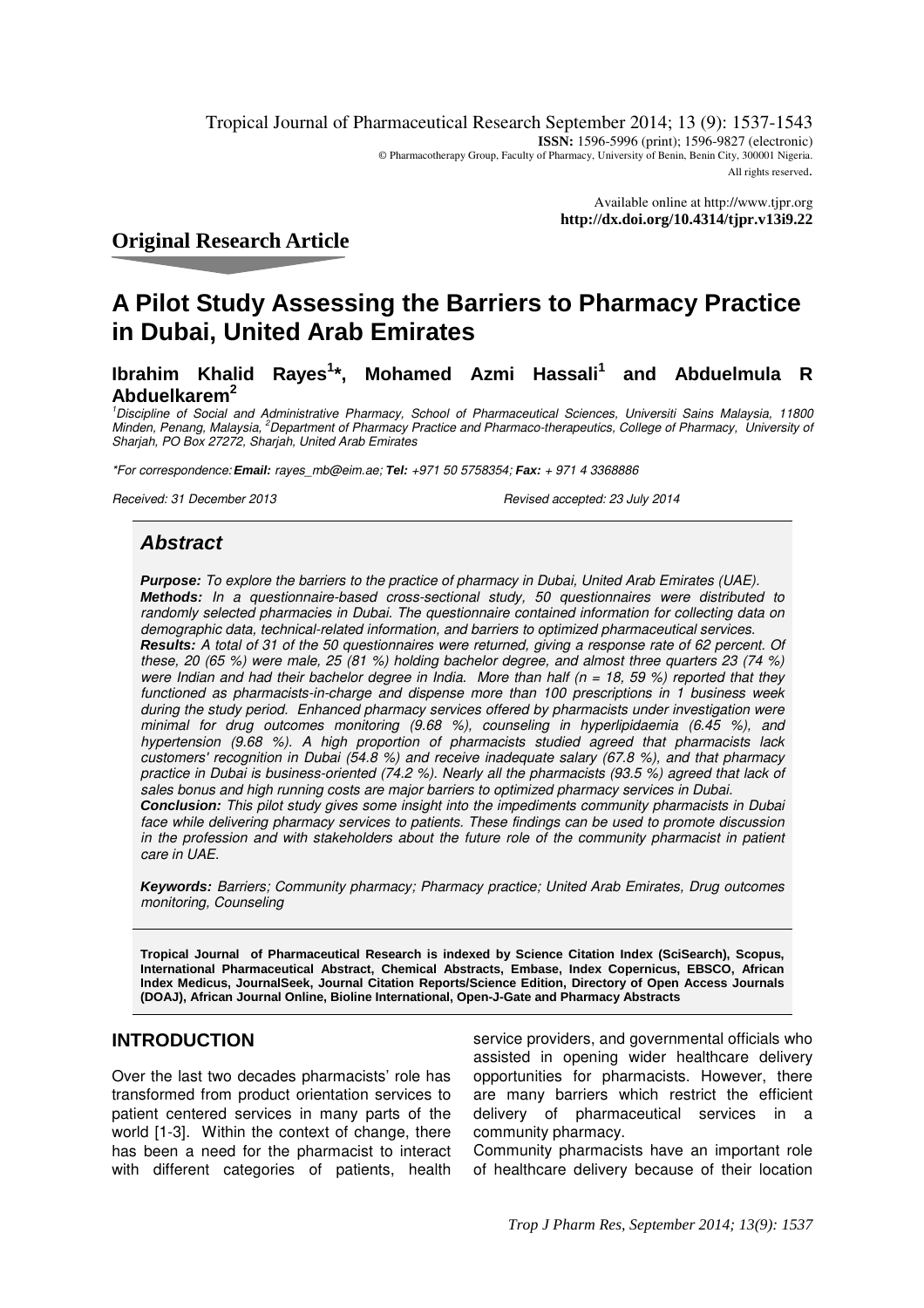within communities which made them close to patients and even they are often the first respondents in healthcare system [4]. To ensure that delivery of pharmacy services is optimized, there should be proper training for pharmacists and enough supply of manpower. In fact, the number of registered pharmacists in UAE remains lower than the accepted worldwide number of pharmacists in a population. The proportion of pharmacists to 10,000 citizens in the UAE was about 4 in 2002 [5]. There are nearly 2000 private pharmaceutical organizations across the UAE which are staffed by pharmacists and assistant pharmacists from over 20 countries [6,7]. Yet, the number of pharmacies is rapidly growing in the country due to higher demand of healthcare services caused by fast population growth from both UAE nationals and expatriates in addition to the development of many new civilized towns and cities which required availability of advanced healthcare services. Newer statistics stated that the number of newly registered pharmacists was about 300 every year between the years 2005 till 2010 [7].

UAE is one of the rich Gulf Cooperation Council countries in the Middle East and has a gross domestic product (GDP) per capita of around US\$52,435 [8,9]. It has a diverse and rapidly expanding population which was estimated to break the mark of 8 million in 2010 [10]. However, UAE nationals are considerably few compared to expatriates (other Arab countries, Iran, South East and South Asia) who constitute approximately 88.5 % of the total population [10]. Demand for healthcare services is continuously expanding in the country due to the dramatic influx of expatriates. In general, the current characteristics of services provided in community pharmacies within the Arab countries are rarely documented in the literature [11,12]. It has been reported in one particular study [13] that there are many limitations in services provided and shortages in product availability. More recently, the pharmacy practice situation and the barriers to optimizing pharmacy services delivery in UAE are not fully known, as well as factors that negatively affect their ability to provide services in pharmacies [14-17]. Such information is needed prior to formulation of plans by the Ministry of Health (MOH) to enhance pharmacy practice delivery systems within UAE.

 The objective of this study was to investigate the barriers to optimizing the delivery of pharmaceutical services in UAE, as well as suggest ways to overcome these obstacles.

## **EXPERIMENTAL**

There are almost 600 community pharmacies operating within the emirate of Dubai [18]. In this pilot study, 50 questionnaires were personally distributed to 50 randomly selected community pharmacies in Dubai Health Authority area. The pharmacists in charge of the pharmacies who agreed to participate were given 2 choices; either to answer the questionnaire and handle it on the spot or handle it later on. Pharmacists who chose the second option were visited 1 week later to collect the completed questionnaires.

The questionnaire was developed specifically for this work based on previous similar studies [19, 20]. It had sections to collect information on social demographic data (including age, gender, and nationality), date of obtaining MOH license, practical issues related to daily pharmacy practice (including questions about the pharmacist's qualification, location of obtaining the qualification, position in the pharmacy, number of prescriptions dispensed in one week, and number of non-prescription products initiated in pharmacy, references usage frequency, availability and usage of dispensary computer, and ways used to contact physicians) as well as information related to pharmacists' perception on main barriers to offer high quality pharmaceutical services. For most questions, the respondents were asked to rate their response using the options "strongly disagree", "disagree", "unsure", "agree" and "strongly agree". There are many examples in the literature to support the use of a five-choice scale. The questionnaire was pretested and modified as appropriate before use.

This study was approved by Universiti Sains Malaysia Ethics Committee in Malaysia and Ajman University of Science and Technology Human Research Ethics Committee in the UAE. The study was carried out over a period of three months (October 01, 2012 to December 31, 2012).

#### **Data analysis**

The Statistical Package for the Social Sciences (SPSS), version 20.0, was used to enter and analyze the data (such that 95 % confidence intervals could be calculated for Strongly agree or agree responses). When analyzing the data the responses from the five-point scale were reduced to three categories: strongly disagree/disagree, unsure, and agree/strongly agree. This enabled more reader comprehensible confidence intervals for the relative proportions to be calculated. Descriptive analysis was used to calculate the proportion of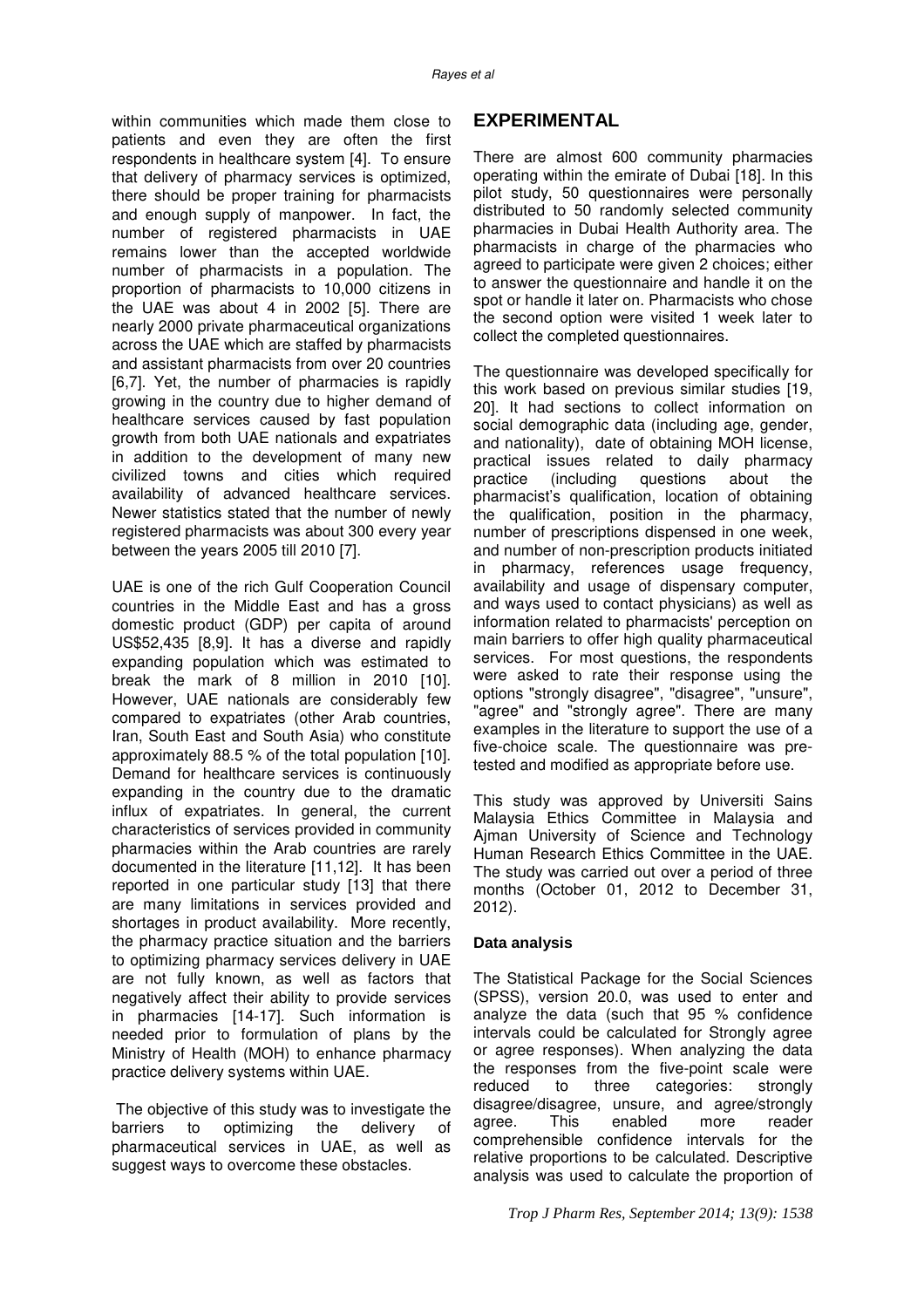each group of respondents who agreed/disagreed with each statement regarding the barriers to pharmacy services item. In addition, relative proportions were calculated for categorical variables when it is possible.

#### **RESULTS**

A total of 31 of the 50 questionnaires were returned, giving a response rate of 62 %. Of these, 20 (64.5 %) were male, 25 (80.6 %) holding bachelor degree, and almost three quarters 23 (74.2 %) were Indian and had their bachelor's degree in India. More than half 16 (51.6 %) of them were less than 41 years old and only 6 (19.4 %) were in the age bracket of 51 - 61 years or more (Table 1).

The pharmacist in charge was employed on a full time basis in more than half 18 (58.1 %) pharmacies included in the study. More than half 18 (58.1 %) reported that they were dispensing more than 100 prescriptions in 1 business week during the study period. However, the average time spent with a patient was less than five minutes by almost half 14 (45.2 %) and between five to ten minutes by 17 (54.8 %) of them. None of the pharmacists included in the study reported that they spent more than ten minutes with their patients during the pharmacist-patient encounters. Most of the pharmacists under investigation reported that they initiated medications and other health related products by their own without prescriptions in their pharmacies such as vitamins (29; 93.5 %), nonsteroidal anti-inflammatory drugs (NSAIDs) (27; 87.1 %), tooth pastes (28; 90.3 %), cough remedies (30; 96.8 %), anti-allergies (27; 87.1 %), nasal decongestants (27; 87.1 %), and eye drops (24; 77.4 %). In addition, enhanced pharmacy services are mostly limited to providing diet plans 16 (51.6 %), herbal medicines 17 (54.8 %), nutritional supplements 21 (67.7 %), skin care 22 (71 %), smoking cessation 17 (54.8 %), and weight reduction 16 (51.6 %) (Table 2).

Although access to the Internet was available in the pharmacies where the pharmacists worked, only 17 (54.8 %) of the respondents made frequent use of it and almost half 15 (48.4 %) reported that they do not have computer in their pharmacies. The British National Formulary (BNF) was the main 25 (80.6 %) reference book. However, Web-based information was commonly used by 19 (61.3 %) of the pharmacists during the study period. The CD ROM's such as MIMS and Martindale were only used by 3 (9.7 %) and 4 (12.9 %) respectively. Table 3 illustrates the

types of references used by pharmacists in their daily practice during the study period.

**Table 1:** Pharmacists' demographic information (Gender, age, nationality, country and highest qualification)

| <b>Pharmacist</b>               | N (%)     |  |  |  |
|---------------------------------|-----------|--|--|--|
| Gender                          |           |  |  |  |
| Male                            | 20 (64.5) |  |  |  |
| Female                          | 11(35.5)  |  |  |  |
| Age (years)                     |           |  |  |  |
| 21-30                           | 3(9.7)    |  |  |  |
| $31 - 40$                       | 13 (41.9) |  |  |  |
| 41-50                           | 9(29)     |  |  |  |
| 51-60                           | 5(16.1)   |  |  |  |
| $61+$                           | 1(3.2)    |  |  |  |
| <b>Nationality</b>              |           |  |  |  |
| Indian                          | 23 (74.2) |  |  |  |
| Pakistani                       | 3(9.7)    |  |  |  |
| Egyptian                        | 2(6.5)    |  |  |  |
| Syrian                          | 3(9.7)    |  |  |  |
| <b>Country of qualification</b> |           |  |  |  |
| India                           | 23 (74.2) |  |  |  |
| UAE                             | 1(3.2)    |  |  |  |
| Syria                           | 1(3.2)    |  |  |  |
| Pakistan                        | 3(9.7)    |  |  |  |
| Turkey                          | 1(3.2)    |  |  |  |
| Egypt                           | 2(6.5)    |  |  |  |
| <b>Highest Qualification</b>    |           |  |  |  |
| Diploma                         | 3(9.7)    |  |  |  |
| <b>B</b> Pharm                  | 25 (80.6) |  |  |  |
| M Pharm                         | 1(3.2)    |  |  |  |
| Pharm D                         | 2(6.5)    |  |  |  |
| <b>Position held</b>            |           |  |  |  |
| Sole proprietor                 | 4 (12.9)  |  |  |  |
| Partner proprietor              | 1(3.2)    |  |  |  |
| Salaried manager                | 1(3.2)    |  |  |  |
| Pharmacist in-charge            | 18 (58.1) |  |  |  |
| Second pharmacist               | 7(22.6)   |  |  |  |

Almost half 15 (48.4 %) of the respondents either strongly disagreed or disagreed that time was a major barrier to effective service delivery, while 23 (74.2 %) and more than half 17 (54.8 %) of the respondents believed that pharmacy practice turned to be a business and lack of customers' recognition, respectively. In addition, almost all respondents (93.5 %) agreed that high running expenses and lack of sales bonuses are barriers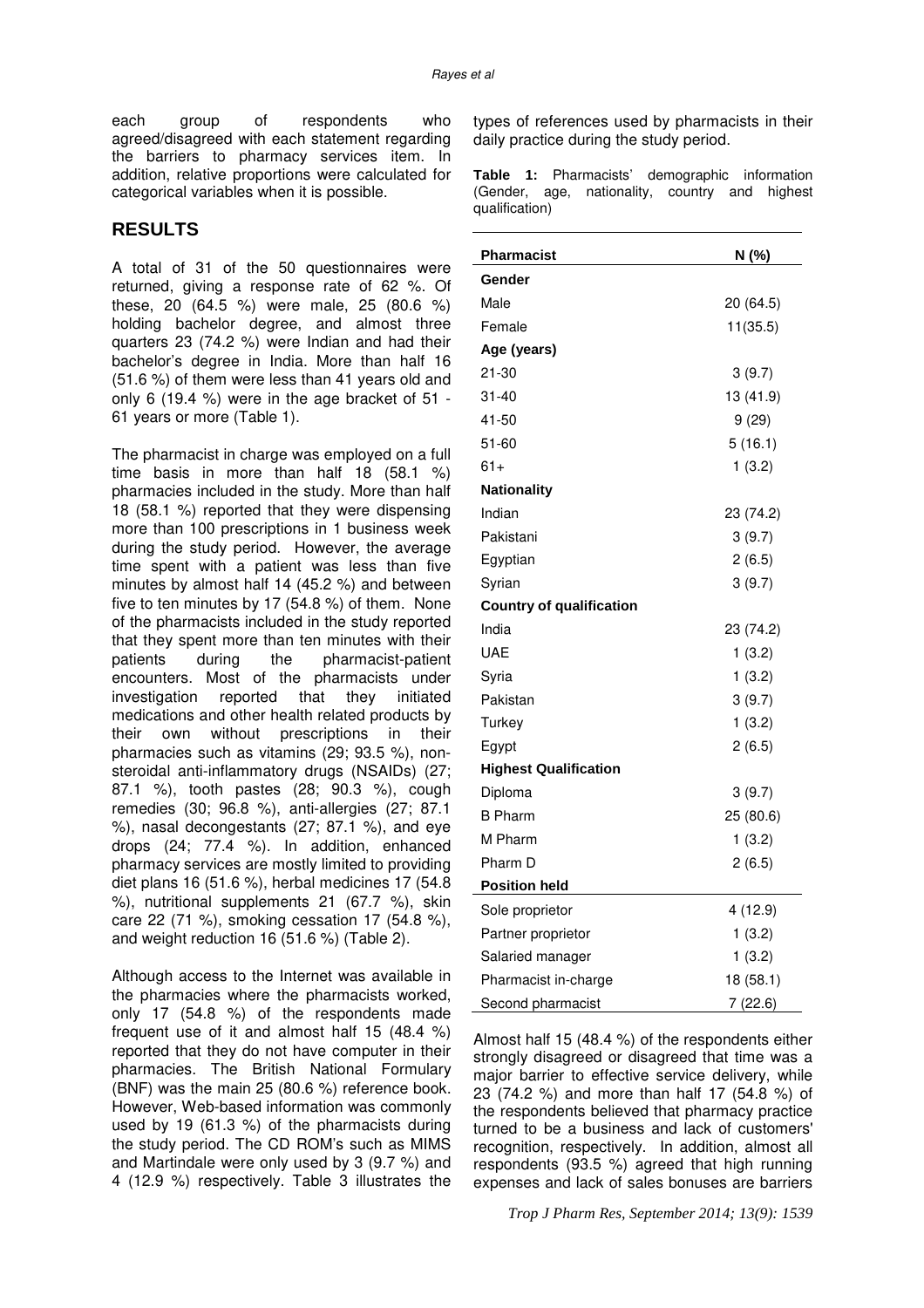**Table 2:** Drug dispensing, pharmacy prescribing and Enhanced pharmacy services offered in Dubai community pharmacies

| Variable                                                | N (%)     |  |  |  |
|---------------------------------------------------------|-----------|--|--|--|
| <b>Number of prescriptions</b><br>dispensed in one week |           |  |  |  |
| 0 to 10                                                 | 1 (3.2)   |  |  |  |
| 10 to 50                                                | 6 (19.4)  |  |  |  |
| 50 to 100                                               | 6(19.4)   |  |  |  |
| $100+$                                                  | 18 (58.1) |  |  |  |
| <b>Medicines prescribed</b><br>in pharmacy              |           |  |  |  |
| Vitamins                                                | 29 (93.5) |  |  |  |
| <b>NSAIDs</b>                                           | 27 (87.1) |  |  |  |
| Antibiotics                                             | 12 (38.7) |  |  |  |
| Nicotine repl. Therapy                                  | 16 (51.6) |  |  |  |
| Tooth paste                                             | 28 (90.3) |  |  |  |
| Blood press. Agents                                     | 4(12.9)   |  |  |  |
| Cough remedies                                          | 30 (96.8) |  |  |  |
| Anti-allergies                                          | 27 (87.1) |  |  |  |
| Nasal decongestants                                     | 27 (87.1) |  |  |  |
| Eye drops                                               | 24 (77.4) |  |  |  |
| Oral hypoglycemic                                       | 4(12.9)   |  |  |  |
| Cholesterol lowering                                    | 3(9.7)    |  |  |  |
| <b>Enhanced pharmacy</b><br>services offered            |           |  |  |  |
| Diet plans                                              | 16 (51.6) |  |  |  |
| Drug level monitoring                                   | 3(9.7)    |  |  |  |
| <b>Herbal medicines</b>                                 | 17 (54.8) |  |  |  |
| Hyperlipidaemia                                         | 2(6.5)    |  |  |  |
| Hypertension                                            | 3(9.7)    |  |  |  |
| Nutritional suppl.                                      | 21 (67.7) |  |  |  |
| Osteoporosis                                            | 4 (12.9)  |  |  |  |
| Paediatric care                                         | 6(19.4)   |  |  |  |
| Skin care                                               | 22 (71)   |  |  |  |
| Smoking cessation                                       | 17 (54.8) |  |  |  |
| Weight reduction                                        | 16 (51.6) |  |  |  |
| Wound care                                              | 17 (54.8) |  |  |  |
| Other                                                   | 1(3.2)    |  |  |  |

to service delivery Furthermore, high proportion 21 (67.7 %) of pharmacists agreed that inadequate wages for pharmacists, hinder service delivery. Other factors identified to be barriers to service delivery included underestimation by other healthcare professional (68.7 %), and lack of interpersonal and management skills by pharmacists (58.1 %). Interestingly, more than half 18 (58.1 %) of the

respondents had confidence in their skills of handling patients (Table 4).

**Table 3:** Reference books and computer usage in daily pharmacy practice

| Variable                            | N (%)     |  |  |  |
|-------------------------------------|-----------|--|--|--|
| References used in<br>pharmacies    |           |  |  |  |
| BNF                                 | 25 (80.7) |  |  |  |
| CD ROM's (e.g. MIMS)                | 3(9.7)    |  |  |  |
| Martindale                          | 4 (12.9)  |  |  |  |
| MIMS or other quides                | 16 (51.6) |  |  |  |
| Pharm, data base                    | 2(6.5)    |  |  |  |
| Web-based info.                     | 19 (61.3) |  |  |  |
| Other                               | 3(9.7)    |  |  |  |
| <b>Dispensing computer</b><br>usage |           |  |  |  |
| Not available                       | 15 (48.4) |  |  |  |
| Barcode reader                      | 21 (67.7) |  |  |  |
| Regular internet use                | 17 (54.8) |  |  |  |
| Regular e-mail use                  | 18 (58.1) |  |  |  |
| Other                               | 1(3.2)    |  |  |  |

#### **DISCUSSION**

The key findings of this study highlight some of the obstacles that hinder optimum delivery of pharmaceutical care in community pharmacies in Dubai.

A total of 25 (80.6 %) pharmacists in this study were bachelor degree holders coming from India (23; 74.2 %) followed by Pakistan, Syria, and Egypt. This study lacked the availability of UAE national pharmacists as their number is considerably low [10]. Most of the screened pharmacists (26; 83.9 %) were only employees as most of pharmacies' owners were nonpharmacists [21]. This might be the reason why some pharmacists were feeling high pressure to generate sales 20 (64.5 %) by their employers and it can be part of what's felt to be a shift of the profession into business orientations 23 (74.2 %). This is not the only obstacle which was causing hindrance to optimized pharmacy services. More than half of respondents 17 (54.8 %) felt that they are under-estimated by customers while 21 (67.7 %) reported lack of recognition by other healthcare professionals. On the other side, pharmacists disagreed with the statement "there is a lack of knowledge by pharmacists in Dubai" 18 (58.3 %) and they argued that they have the required confidence 23 (74.2 %) and interpersonal skills 18 (58.1 %).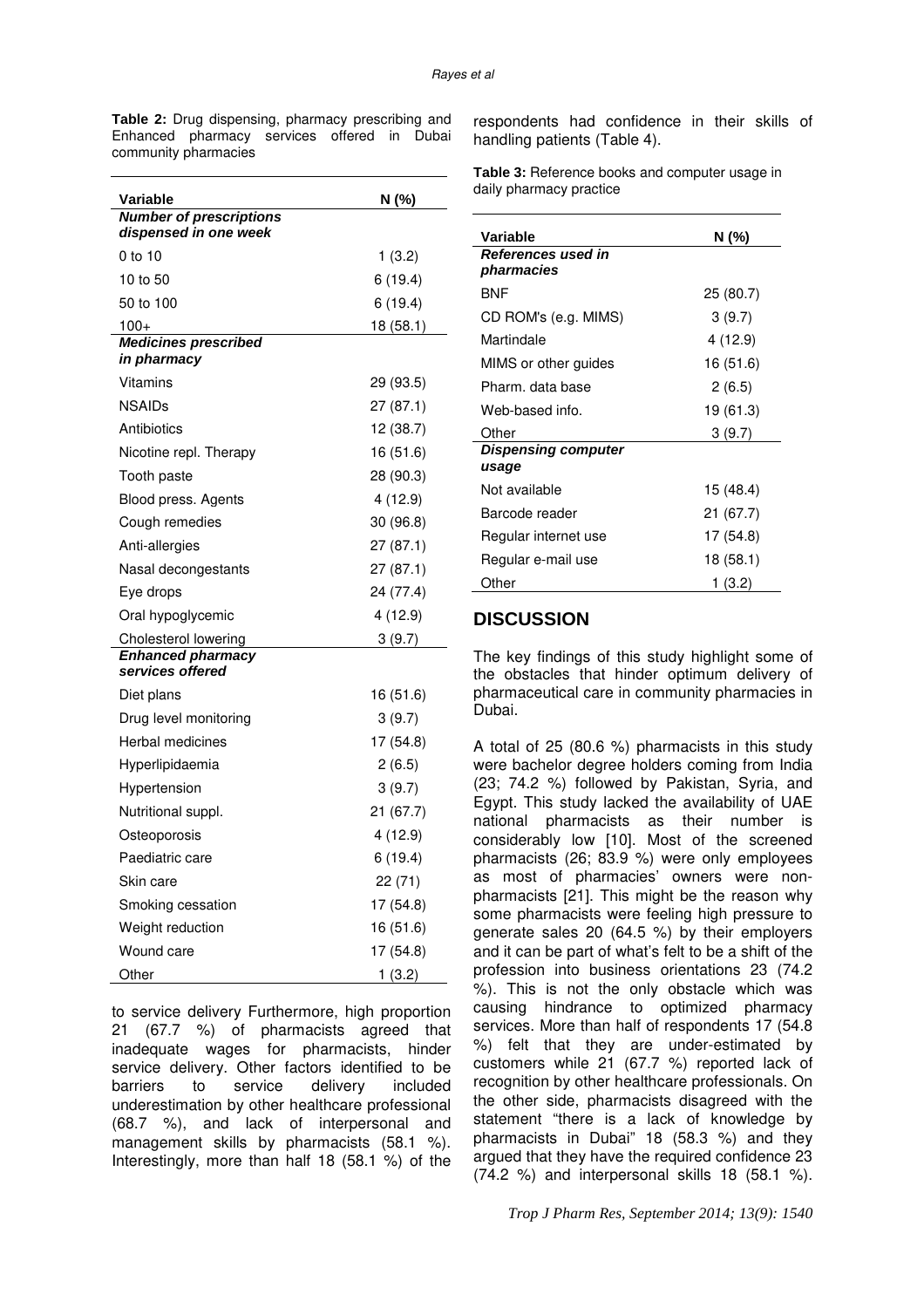#### **Table 4:** Barriers to pharmacy service delivery

| <b>Barriers to pharmacy services</b>                  | <b>Strongly</b><br>disagree/dis | <b>Unsure</b> | <b>Strongly</b><br>agree/ | (95% CI) for<br><b>Strongly agree</b> |
|-------------------------------------------------------|---------------------------------|---------------|---------------------------|---------------------------------------|
|                                                       | agree                           |               | agree                     | or agree                              |
|                                                       |                                 |               |                           | responses                             |
|                                                       | $n$ (%)                         | $n$ (%)       | $n$ (%)                   | (% )                                  |
| Shortage of time to offer services                    | 15 (48.4)                       | 4(12.9)       | 12(38.7)                  | 21.65-55.77                           |
| Shortage of pharmacists and/or employees              |                                 |               |                           |                                       |
|                                                       | 14 (45.2)                       | 1(3.2)        | 16(51.6)                  | 34.11-69.12                           |
| Lack of customers' demand and recognition             |                                 |               |                           |                                       |
|                                                       | 12 (38.7)                       | 2(6.5)        | 17(54.8)                  | 37.41-72.27                           |
| Lack of appropriate knowledge by pharmacists          |                                 |               |                           |                                       |
|                                                       | 18(58.1)                        | 6(19.4)       | 7(22.6)                   | 7.94-37.22                            |
| Lack of confidence by pharmacy staff                  | 23 (74.2)                       | 2(6.5)        | 6(19.4)                   | 5.52-33.19                            |
| It is not felt by pharmacists to be part of their job |                                 |               |                           | 15.89-48.63                           |
|                                                       | 20 (64.5)                       | 1(3.2)        | 10(32.3)                  |                                       |
| Inappropriate salary level for pharmacists            | 9(29)                           | 1(3.2)        | 21(67.7)                  | 51.37-84.1                            |
| Lack of rights and protection against malpractice     |                                 |               |                           |                                       |
|                                                       | 9(29)                           | 4(12.9)       | 18(58.1)                  | 40.78-75.35                           |
| Under-estimation by other healthcare                  |                                 |               |                           |                                       |
| professionals                                         | 3(9.7)                          | 7(22.6)       | 21(67.7)                  | 51.37-84.11                           |
| High pressure on pharmacists to generate sales        |                                 |               |                           |                                       |
|                                                       | 6(19.4)                         | 5(16.1)       | 20 (64.5)                 | 47.76-81.27                           |
| Lack of financial rewards from enhanced               |                                 |               |                           |                                       |
| pharmacy services                                     | 6(19.4)                         | 5(16.1)       | 20 (64.5)                 | 47.76-81.27                           |
| Inefficient Pharmacy training before graduation       |                                 |               |                           |                                       |
|                                                       | 11(35.5)                        | 6(19.4)       | 14 (45.2)                 | 27.73-62.59                           |
| Lack of interpersonal and management skills by        |                                 |               |                           |                                       |
| pharmacists                                           | 18 (58.1)                       | 5(16.1)       | 8(25.8)                   | 10.48-41.13                           |
| Pharmacy practice turned to be a business             |                                 |               |                           |                                       |
|                                                       | 5(16.1)                         | 3(9.7)        | 23 (74.2)                 | 58.87-89.52                           |
| High running cost expenses in addition to sales       |                                 |               |                           |                                       |
| bonus stoppage                                        | 0(0)                            | 2(6.5)        | 29 (93.5)                 | 84.94-100.00                          |

These results were consistent with more than one study about constraints to enhanced pharmaceutical services [14,16]. About half 17 (55 %) of the respondents claimed that they spend an average of 5-10 min with every customer. This can be justified by a fact that there is an indulging requirement from medical insurance organizations to get phone and/or online approvals for most of prescription claim forms which usually take significant amount of time. These findings are consistent with a study on the general public in Canada by Jason who stated that the public possess positive perceptions towards community pharmacists' profession, but there is still some variation, perhaps showing that an inconsistent message is being communicated to the general public about the role of pharmacists [22].

From the above points; pharmacy practice in Dubai is pushing for fast development. Nevertheless, it has its own restriction factors which might be internal as lack of time to offer services 12 (38.7 %) and shortage of pharmacists 16 (51.6 %). Other factors could be external like "lack of rights and pharmacist's protection against malpractice" 18 (58.1 %) and

high running cost in addition to sales bonus stoppage 29 (93.5 %).

#### **Limitations of the study**

Due to the necessity of distributing questionnaires via personal visits to the pharmacy and the reluctance of many pharmacists to participate in a survey, the target sample for this pilot study was only nearly reached; probably more questionnaires could have been covered during the study period. Recognizing the limitation of convenient sampling methods, the resulting sample may not be representative of the population from which it is drawn; however, since it was a pilot study and a clear criterion was used in sampling, we can argue that the data we managed to collect do not reflect the views of the pharmacists. The low number of pharmacists involved with only 31 questionnaires fully completed by the responding pharmacists may introduce a bias. However, this study was carried out over a large demographic area of Dubai and many negative opinions were expressed. Therefore, one may argue that such an assumption is not supported by the results. However, in order to avoid any hint of selection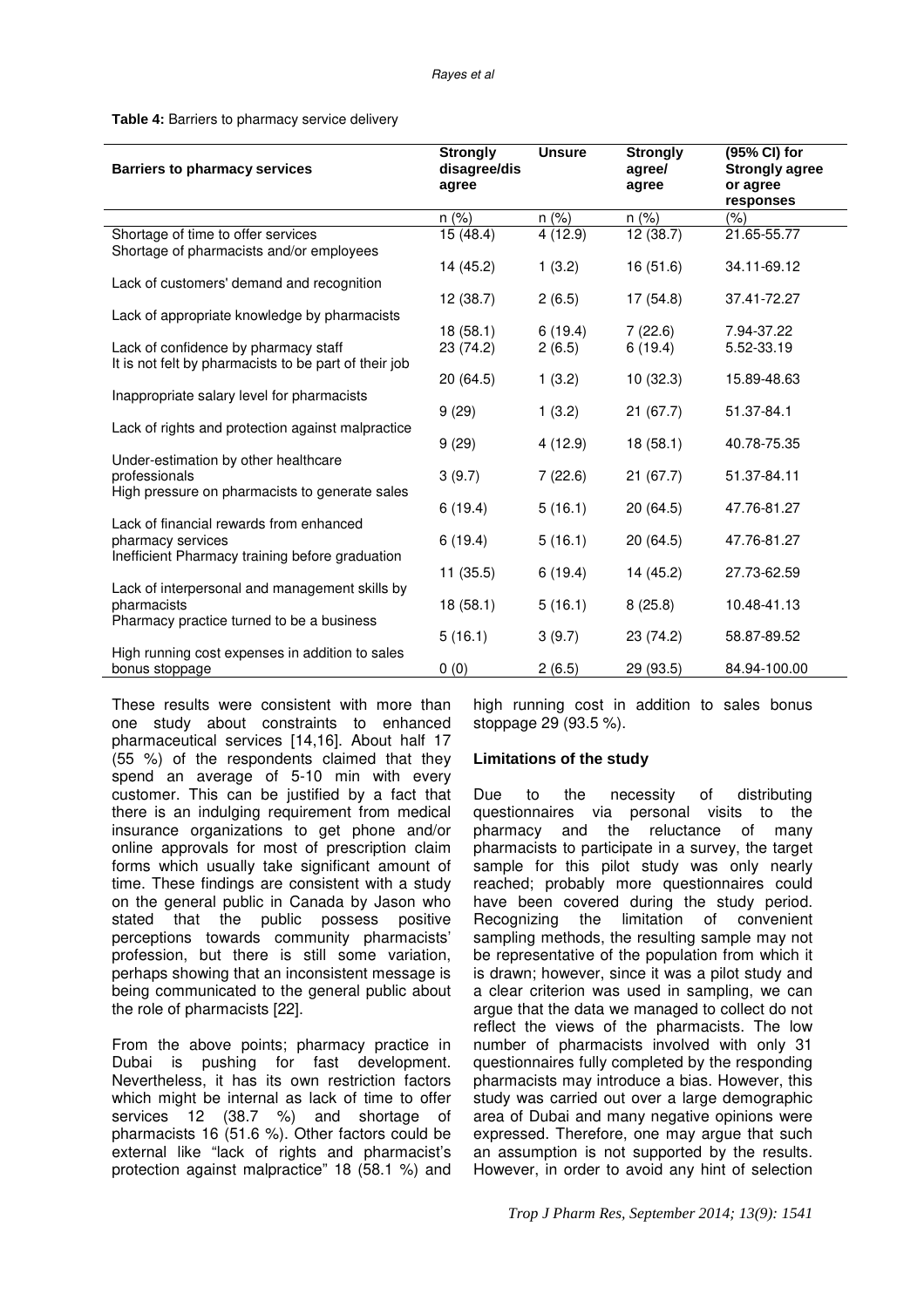bias and to make findings more generalized, more pharmacists from other regions should be involved in future studies which will be based on this pilot study finding. Additionally, it would seem prudent to follow up non-responders in order to achieve a higher response rate.

The study was not based on hospital pharmacists, whose opinion and practices may vary. Although, the results cannot be generalized to other areas in the UAE or the Gulf, as it included pharmacists from only one state, the findings in this study can be valuable to any pharmacist who finds their practice setting, policies and regulations similar to UAE and has an interest in expanded pharmacist roles. Although a questionnaire was modified from a previous similar study, the test/re-test reliability has yet to be checked in the UAE. It is high time an appropriate questionnaire that takes into consideration Middle East attitudes and culture is developed for studies such as this. In addition, the differences related to whether the health care system is private or public and those related to availability of facilities should also be considered in future studies.

#### **CONCLUSION**

This paper, as a pilot study, provides an insight into some challenges that pharmacy professionals face in Dubai, UAE. The findings can be used to promote discussion in the profession and with stakeholders about the future role of the community pharmacist in patient care in the UAE. Future studies should focus on providing further data on barriers to pharmacy practice as well as exploring the perceptions of other healthcare professionals and customers on the role of community pharmacists in the country.

## **REFERENCES**

- *1. Anderson S. Making medicines: a brief history of pharmacy and pharmaceuticals. Pharmaceutical Press: London, UK; 2005.*
- *2. Andrew M. Managing pharmacy practice: principles, strategies, and systems. CRC Press: Florida, USA, 2004; 1-3.*
- *3. Anne N, Chantal L, Olivier B. Medication reviews led by community pharmacists in Switzerland: a qualitative survey to evaluate barriers and facilitators. Pharm Pract 2010; 8(1): 35-42.*
- *4. Smith F. Private local pharmacies in low-and-middle income countries: a review of interventions to enhance their role in public health. Trop Med Int Health 2009; 14: 362–372.*

*5. World Health Organization 2002. Core Health Indicators – United Arab Emirates. [Cited 2012 Dec 8]. Available from:* 

*http://www.who.int/whosis/database/core/core\_select \_process.cfm?country=are&indicators=healthpersonn el.* 

- *6. Ministry of Health UAE 2003. Guidelines and Minimum Standards for Good Pharmacy Practice in UAE Pharmacies. [Cited 2012 Nov 30]. Available from: http://www.cpdpharma.ae/index.php?option=com\_phocadownload& view=category&download=76:ministry-of-healthguideline-and-minimum-standards-for-goodpharmacy-practice-gpp-version-1-2003&id=2:mohpolicies-and-circulars&Itemid=78.*
- *7. Ministry of Health UAE 2011. Drug Registration and Control Administration Statistics 2010-2011.*
- *8. Wikipedia. United Arab Emirates. [Cited 2012 Nov 30]. Available from: http://en.wikipedia.org/wiki/United\_Arab\_Emirates.*
- *9. United Nations Development Program 2011. International Human Development Indicators, Country Profile: UAE. [Cited 2012 Nov 29]. Available from: http://hdrstats.undp.org/en/countries/profiles/ARE.htm l.*
- *10. National Bureau of Statistics United Arab Emirates 2010. Population Estimates 2006-2010. [Cited 2012 Nov 30]. Available from: http://www.uaestatistics.gov.ae/ReportDetailsEnglish/ tabid/121/Default.aspx?ItemId=1914&PTID=104&Me*  $nuld=1$
- *11. Matowe L, Al-Kandery AS, Bihzad SM. Pharmacy in Kuwait. Am J Health Syst Pharm 2003; 60: 1591– 1592.*
- *12. Awad A, Abahussain E. Health promotion and education activities in community pharmacists in Kuwait. Pharm World Sci 2010; 32: 146–153.*
- *13. Awad A, Al-Ebrahim S, Abahussain E. Pharmaceutical care services in hospitals of Kuwait. J Pharm Pharm Sci 2006; 9(2): 149–157.*
- *14. Sanah H, Hana S, Colin C, Kay S, David K. Community pharmacy in the United Arab Emirates: characteristics and workforce issues. Intl J Pharm Prac 2011; 19: 392-399.*
- *15. Sanah H, Hana S, Kay S, Colin C, Mohammed H, David K. Assessing patient satisfaction with community pharmacy in the UAE using a newly-validated tool. Res Soc Admin Pharm 2012; 1-10.*
- *16. Sanah H, Hana S, Colin C, Kay S, David K. Community pharmacy services in the United Arab Emirates. Intl J Pharm Prac 2012; 20: 218-225.*
- *17. Majd D. Pharmacy in the United Arab Emirates. South Med Rev 2009; 2(1): 15.*
- *18. Database Web Survey Software for Gathering Information. Sample Size Calculator. [Cited 2012 Dec 31]. Available from: http://www.raosoft.com/ samplesize.html*